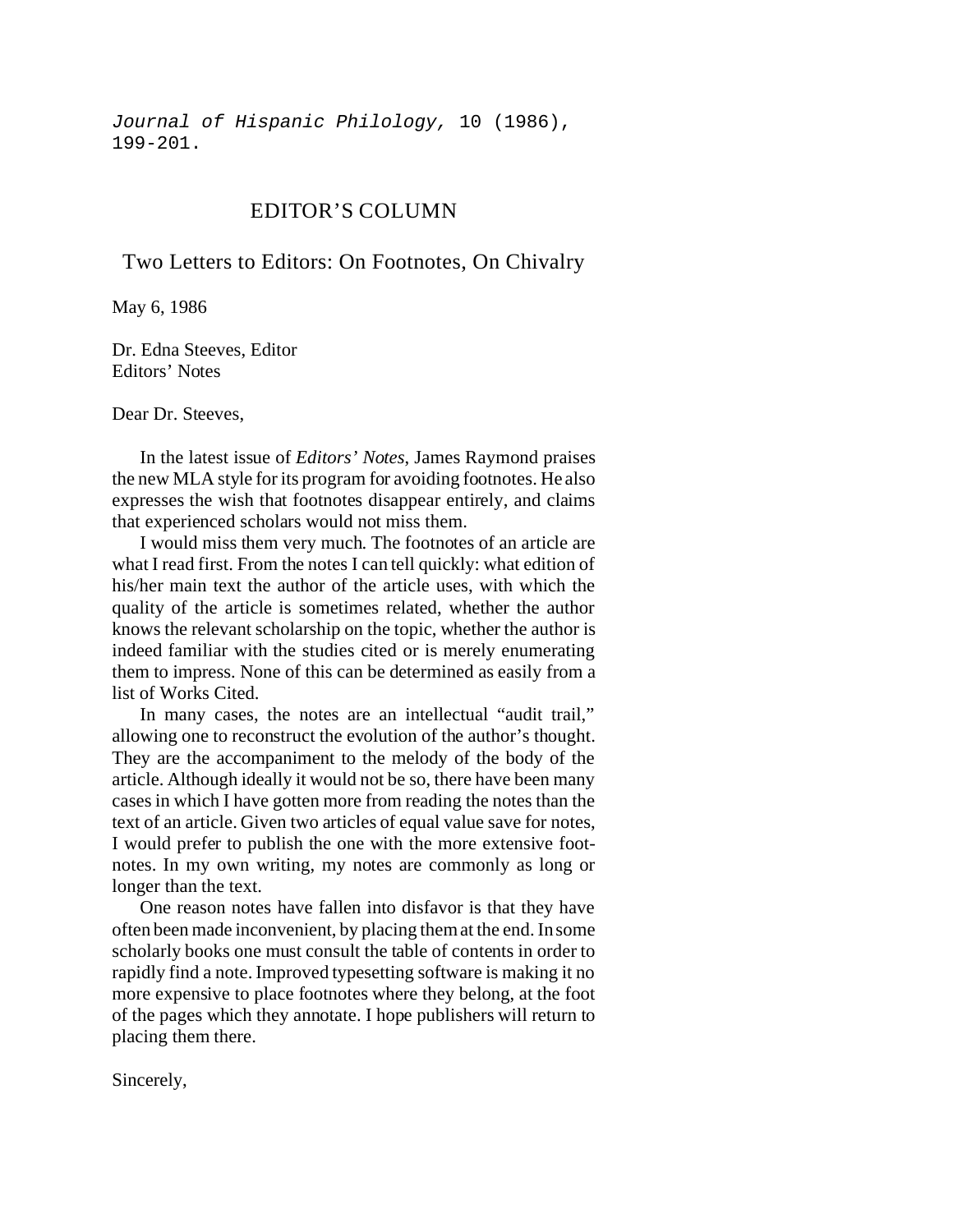(Published in *Editors' Notes*, 5, No. 2 [Fall, 1986], 13.)

\_\_\_\_\_\_\_\_\_\_\_\_\_\_\_\_\_\_\_\_\_\_\_\_\_\_\_\_\_\_\_\_\_\_\_\_\_\_\_\_\_\_\_\_\_\_\_\_\_\_\_

November 20, 1985

Dr. Freya Reeves Lambides, Editor Avalon to Camelot

Dear Dr. Lambides,

My previous letter [Vol. 1 No. 4, p. 2] was hastily written, without the thought that it would be published. Of course my use of the term "fascism" was imprecise. The lesson, I suppose, is that one should not write anything one would not care to see in print.

However, I will stand on and even expand my indictment of chivalric literature, in which I have such illustrious predecessors as Petrarch and Cervantes. Chivalric literature has been predominantly deceptive; that is, it has attempted to mislead readers or listeners about historical truth. It has encouraged bloodshed for the sake of principle, and discouraged learning and study. It also promoted an immature concept of the relations between the sexes, and was, if not openly anti-Semitic (there is a famous example of the latter in the *Cid*), at least quite in harmony with the birth of modern anti-Semitism in the late Middle Ages.

Of course there are works which are exempt from some or all of the charges. Obviously the literature would not have been written or read if some desire for it were not there; however, to exonerate the literature on these grounds is the same as exonerating handguns with the argument "guns don't kill people, people kill people." Of our postwar presidents it was the most aggressive, who laid the foundation for the Vietnam War, with whom chivalry is most closely associated. The role of southern chivalry, derived from the neo-Arthurianism of Sir Walter Scott, in setting the scene for the Civil War was pointed out a century ago; nothing in southern chivalry was found incompatible with slavery. According to its constitution, the Ku Klux Klan embodies in its principles "all that is chivalric in conduct" (Stanley Frost, *The Challenge of the Klan* [1924; rpt. New York: AMS, 1969], p. 68).

I do, then, object to the glamorization and popularization of chivalric literature, and to the eager interest in those seemingly central questions, the existence of a historical Arthur and the origin of the grail legend. It is not that the investigation is wrong